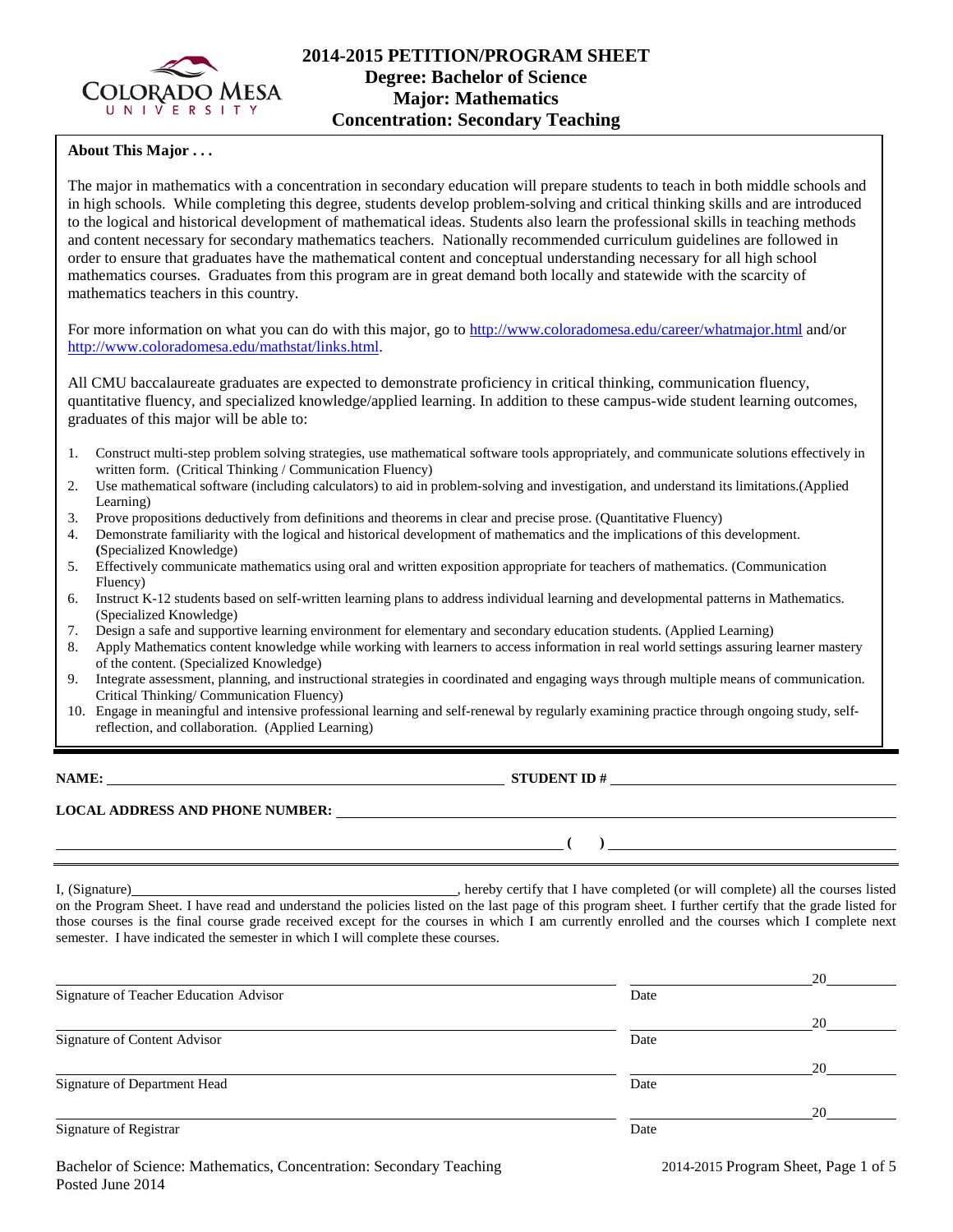#### **Students should work closely with a faculty advisor when selecting and scheduling courses prior to registration.**

Degree Requirements:

- 120 semester hours total (Students must complete a minimum of the last 60 hours of credit at CMU, with at least 15 semester hours in major discipline courses numbered 300 or higher).
- 40 upper division credits (A minimum of  $15$  taken at the 300-4 course levels within the major at CMU).
- A cumulative grade point average of 2.8 or higher must be maintained for each of 3 areas: major content courses, education courses and overall GPA.
- Pre-collegiate in all CMU coursework (usually numbered belo 100) cannot be used for graduation.
- When filling out the program sheet a course can be used only
- A student must follow the CMU graduation requirements either from 1) the program sheet for the major in effect at the time the student officially declares a major; or 2) a program sheet for the major approved for a year subsequent to the year during which student officially declares the major and is approved for the student by the department head. Because a program may have requirer specific to the degree, the student should check with the facult advisor for additional criteria. It is the student's responsibility be aware of, and follow, all requirements for the degree being pursued. Any exceptions or substitutions must be approved by student's faculty advisor and Department Head.
- Students are required to participate in exit examinations or oth programs deemed necessary to comply with the college accountability requirement.
- Students must PASS the PLACE or PRAXIS II exam in the co area prior to beginning the internship. Also, ALL other course toward the degree must be successfully completed prior to the internship.
- See the "Undergraduate Graduation Requirements" in the cata for additional graduation information.
- A grade of "C" or higher must be earned in all courses unless otherwise stated.

**GENERAL EDUCATION REQUIREMENTS** (31 semester hour See the current catalog for a list of courses that fulfill the requirement below. If a course is on the general education list of options and a requirement for your major, you must use it to fulfill the major requirement and make a different selection within the general education requirement.<br>Course No Title Sem.hrs Grade Term

**English** (6 semester hours, must receive a grade of "B" or better and must be completed by the time the student has 60 semester hours.) ENGL 111 English Composition 3<br>ENGL 112 English Composition 3 ENGL  $112$  English Composition

Math: (3 semester hours, must receive a grade of "C" or better, must be completed by the time the student has 60 semester hours.) MATH 119 Pre-calculus Mathematics  $5*$ 

\*3 credits apply to the General Ed requirements and 2 credits apply to elective credit

\_\_\_\_\_\_ \_\_\_\_ \_\_\_\_\_\_\_\_\_\_\_\_\_\_\_\_\_\_\_\_\_\_\_\_ \_\_\_\_ \_\_\_\_\_ \_\_\_\_\_\_\_\_

**Humanities** (3 semester hours)

| Course No Title                                  | ang anu seneuunng courses prior to registration.                                           |        | Sem.hrs Grade Term/Trns                                                                                                                                                                                                                                                                                                                                                                                                                                                         |
|--------------------------------------------------|--------------------------------------------------------------------------------------------|--------|---------------------------------------------------------------------------------------------------------------------------------------------------------------------------------------------------------------------------------------------------------------------------------------------------------------------------------------------------------------------------------------------------------------------------------------------------------------------------------|
|                                                  | Social and Behavioral Sciences (6 semester hours)<br>PSYC 233 Human Growth & Development 3 |        |                                                                                                                                                                                                                                                                                                                                                                                                                                                                                 |
|                                                  | PSYC 233 required with a grade of "B" or better                                            |        |                                                                                                                                                                                                                                                                                                                                                                                                                                                                                 |
|                                                  |                                                                                            |        |                                                                                                                                                                                                                                                                                                                                                                                                                                                                                 |
| <b>Fine Arts</b> (3 semester hours)              |                                                                                            |        |                                                                                                                                                                                                                                                                                                                                                                                                                                                                                 |
|                                                  |                                                                                            |        |                                                                                                                                                                                                                                                                                                                                                                                                                                                                                 |
|                                                  | <b>Natural Sciences</b> (7 semester hours, one course must include a lab)                  |        |                                                                                                                                                                                                                                                                                                                                                                                                                                                                                 |
|                                                  |                                                                                            |        |                                                                                                                                                                                                                                                                                                                                                                                                                                                                                 |
|                                                  |                                                                                            |        |                                                                                                                                                                                                                                                                                                                                                                                                                                                                                 |
|                                                  |                                                                                            |        |                                                                                                                                                                                                                                                                                                                                                                                                                                                                                 |
| <b>History</b> (3 semester hours)<br><b>HIST</b> |                                                                                            |        |                                                                                                                                                                                                                                                                                                                                                                                                                                                                                 |
|                                                  |                                                                                            |        |                                                                                                                                                                                                                                                                                                                                                                                                                                                                                 |
|                                                  | <b>OTHER LOWER DIVISION REQUIREMENTS (6 semester hours)</b>                                |        |                                                                                                                                                                                                                                                                                                                                                                                                                                                                                 |
|                                                  |                                                                                            |        |                                                                                                                                                                                                                                                                                                                                                                                                                                                                                 |
|                                                  | Kinesiology (3 semester hours)                                                             |        |                                                                                                                                                                                                                                                                                                                                                                                                                                                                                 |
|                                                  | KINE 100 Health and Wellness                                                               | 1      |                                                                                                                                                                                                                                                                                                                                                                                                                                                                                 |
|                                                  |                                                                                            | 1<br>1 | $\overline{\phantom{a}}$ $\overline{\phantom{a}}$ $\overline{\phantom{a}}$ $\overline{\phantom{a}}$ $\overline{\phantom{a}}$ $\overline{\phantom{a}}$ $\overline{\phantom{a}}$ $\overline{\phantom{a}}$ $\overline{\phantom{a}}$ $\overline{\phantom{a}}$ $\overline{\phantom{a}}$ $\overline{\phantom{a}}$ $\overline{\phantom{a}}$ $\overline{\phantom{a}}$ $\overline{\phantom{a}}$ $\overline{\phantom{a}}$ $\overline{\phantom{a}}$ $\overline{\phantom{a}}$ $\overline{\$ |
|                                                  |                                                                                            |        |                                                                                                                                                                                                                                                                                                                                                                                                                                                                                 |
|                                                  | <b>Applied Studies (3 semester hours)</b>                                                  |        |                                                                                                                                                                                                                                                                                                                                                                                                                                                                                 |
| SPCH 102                                         | Speechmaking                                                                               | 3      |                                                                                                                                                                                                                                                                                                                                                                                                                                                                                 |
|                                                  | (SPCH 102 Required with a grade of "B" or better)                                          |        |                                                                                                                                                                                                                                                                                                                                                                                                                                                                                 |
|                                                  | <b>FOUNDATION COURSES</b> (8 semester hours)                                               |        |                                                                                                                                                                                                                                                                                                                                                                                                                                                                                 |
| MATH 151 Calculus I                              |                                                                                            | 5      |                                                                                                                                                                                                                                                                                                                                                                                                                                                                                 |
|                                                  | STAT 200 Probability and Statistics                                                        | 3      |                                                                                                                                                                                                                                                                                                                                                                                                                                                                                 |
|                                                  |                                                                                            |        |                                                                                                                                                                                                                                                                                                                                                                                                                                                                                 |
|                                                  | <b>MATHEMATICS - LEADING TO SECONDARY TEACHER</b>                                          |        |                                                                                                                                                                                                                                                                                                                                                                                                                                                                                 |
|                                                  | <b>LICENSURE MAJOR REQUIREMENTS</b>                                                        |        |                                                                                                                                                                                                                                                                                                                                                                                                                                                                                 |
|                                                  | (39 semester hours) Must pass all courses with a grade of "C" or higher.                   |        |                                                                                                                                                                                                                                                                                                                                                                                                                                                                                 |
|                                                  | Except one "D", at most, may be used in completing the major                               |        |                                                                                                                                                                                                                                                                                                                                                                                                                                                                                 |
| requirements.                                    |                                                                                            |        |                                                                                                                                                                                                                                                                                                                                                                                                                                                                                 |
| <b>MATH 152</b>                                  | Calculus II                                                                                | 5      |                                                                                                                                                                                                                                                                                                                                                                                                                                                                                 |
| <b>MATH 240</b>                                  | Intro to Advanced Mathematics 4                                                            |        |                                                                                                                                                                                                                                                                                                                                                                                                                                                                                 |
| MATH 253                                         | Calculus III                                                                               | 4      |                                                                                                                                                                                                                                                                                                                                                                                                                                                                                 |
| <b>MATH 325</b>                                  | Linear Algebra                                                                             | 3      |                                                                                                                                                                                                                                                                                                                                                                                                                                                                                 |
| <b>MATH 369</b>                                  | Discrete Structures                                                                        | 3      | $ -$                                                                                                                                                                                                                                                                                                                                                                                                                                                                            |
| <b>MATH 380</b>                                  | <b>History of Mathematics</b>                                                              | 3      |                                                                                                                                                                                                                                                                                                                                                                                                                                                                                 |
| <b>MATH 386</b>                                  | Geometries                                                                                 | 4      | <u>and a strong of the strong of the strong of the strong of the strong of the strong of the strong of the strong of the strong of the strong of the strong of the strong of the strong of the strong of the strong of the stron</u>                                                                                                                                                                                                                                            |
|                                                  |                                                                                            |        | - -                                                                                                                                                                                                                                                                                                                                                                                                                                                                             |

**ELECTIVES** (7 semester hours) (All college level courses appearing on your final transcript, **not listed above** that will bring your total semester hours to 120 hours.) MATH 340 is an option for students. \*MATH 119 Pre-calculus Mathematics  $\begin{bmatrix} 2 \end{bmatrix}$ 

\_\_\_\_\_\_ \_\_\_\_ \_\_\_\_\_\_\_\_\_\_\_\_\_\_\_\_\_\_\_\_\_\_\_\_ \_\_\_\_ \_\_\_\_\_ \_\_\_\_\_\_\_\_ \_\_\_\_\_\_ \_\_\_\_ \_\_\_\_\_\_\_\_\_\_\_\_\_\_\_\_\_\_\_\_\_\_\_\_ \_\_\_\_ \_\_\_\_\_ \_\_\_\_\_\_\_\_ \_\_\_\_\_\_ \_\_\_\_ \_\_\_\_\_\_\_\_\_\_\_\_\_\_\_\_\_\_\_\_\_\_\_\_ \_\_\_\_ \_\_\_\_\_ \_\_\_\_\_\_\_\_

\_\_\_\_\_\_ \_\_\_\_ \_\_\_\_\_\_\_\_\_\_\_\_\_\_\_\_\_\_\_\_\_\_\_\_ 3 \_\_\_\_\_ \_\_\_\_\_\_\_\_

 $\text{CSCI}$   $\_\_\_\_\_\_\_\_\_\_\_\_\_$  $\text{CSCI}$   $\_\_\_\_\_\_\_\_\_\_\_\_\_$ 

MATH 352 Advanced Calculus 3 MATH 415 Abstract Algebra sec/ed

Choose one: (CSCI 111) **or** (CSCI 110/110L) 4

Choose either MATH 310, MATH 365, **or** STAT 311

MATH 490 Abstract Algebra I

OR

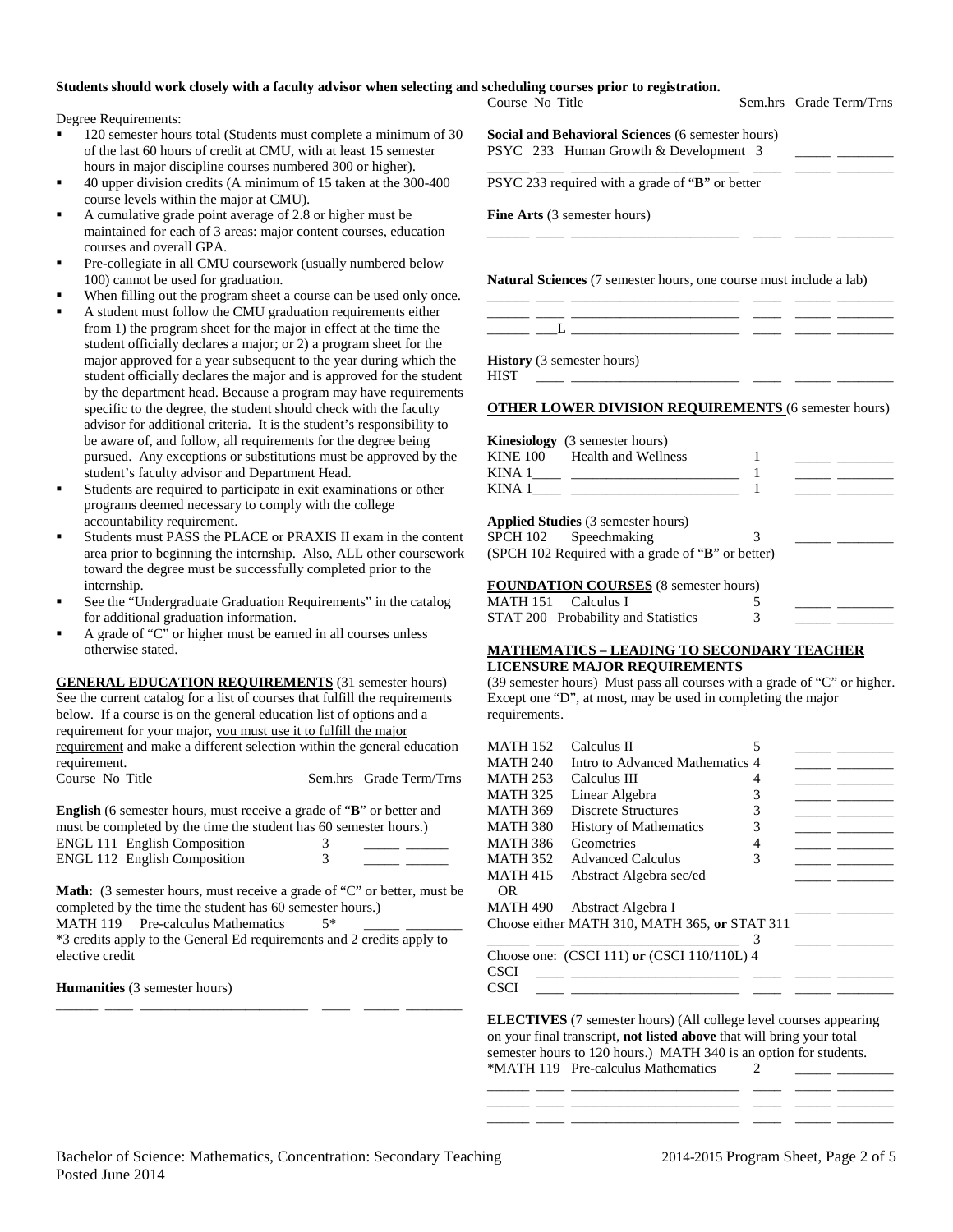#### Secondary Education Requirements (29 semester hours)

\***Prerequisites:** ENGL 111, ENGL 112, SPCH 102, PSYC 233, EDUC 211 (all with a grade of **B** or better), MATH 119 or higher with a declared major in Mathematics– Leading to Secondary Teacher Licensure and formal acceptance to the Teacher Education Program

| Course No Title     |                                   |               | Sem.hrs Grade Term/Trns |                            |
|---------------------|-----------------------------------|---------------|-------------------------|----------------------------|
| <b>EDUC 211</b>     | <b>Foundations of Education</b>   | $\mathcal{L}$ |                         | 20 Field Experience Hours  |
| $EDUC 342*$         | Pedagogy & Assessment:            |               |                         |                            |
|                     | Secondary/ $K-12$                 | 3             |                         | 20 Field Experience Hours  |
| $EDUC 343*$         | <b>Teaching to Diversity</b>      | 3             |                         | 20 Field Experience Hours  |
| EDUC <sub>442</sub> | Integrating Literacy Across the   |               |                         |                            |
|                     | Curriculum                        | 4             |                         | 60 Field Experience Hours  |
| <b>EDUC 497</b>     | Content Methodology               |               |                         |                            |
|                     | Practicum                         | 3             |                         | 80 Field Experience Hours  |
|                     | EDUC 497C**Methods of Teaching    |               |                         |                            |
|                     | Secondary Math                    | 2             |                         |                            |
|                     | EDUC 499G Teaching Internship and |               |                         |                            |
|                     | Colloquium                        | 12            |                         | 600 Field Experience Hours |
|                     |                                   |               |                         |                            |

\*\*This course is only offered in the fall semester. It may be taken with either the 300-level or 400-level EDUC courses but must be taken before the student teaching semester.

**\*\*\*All EDUC prefix courses listed above must be completed with a grade of B or better to progress through the program sequence.**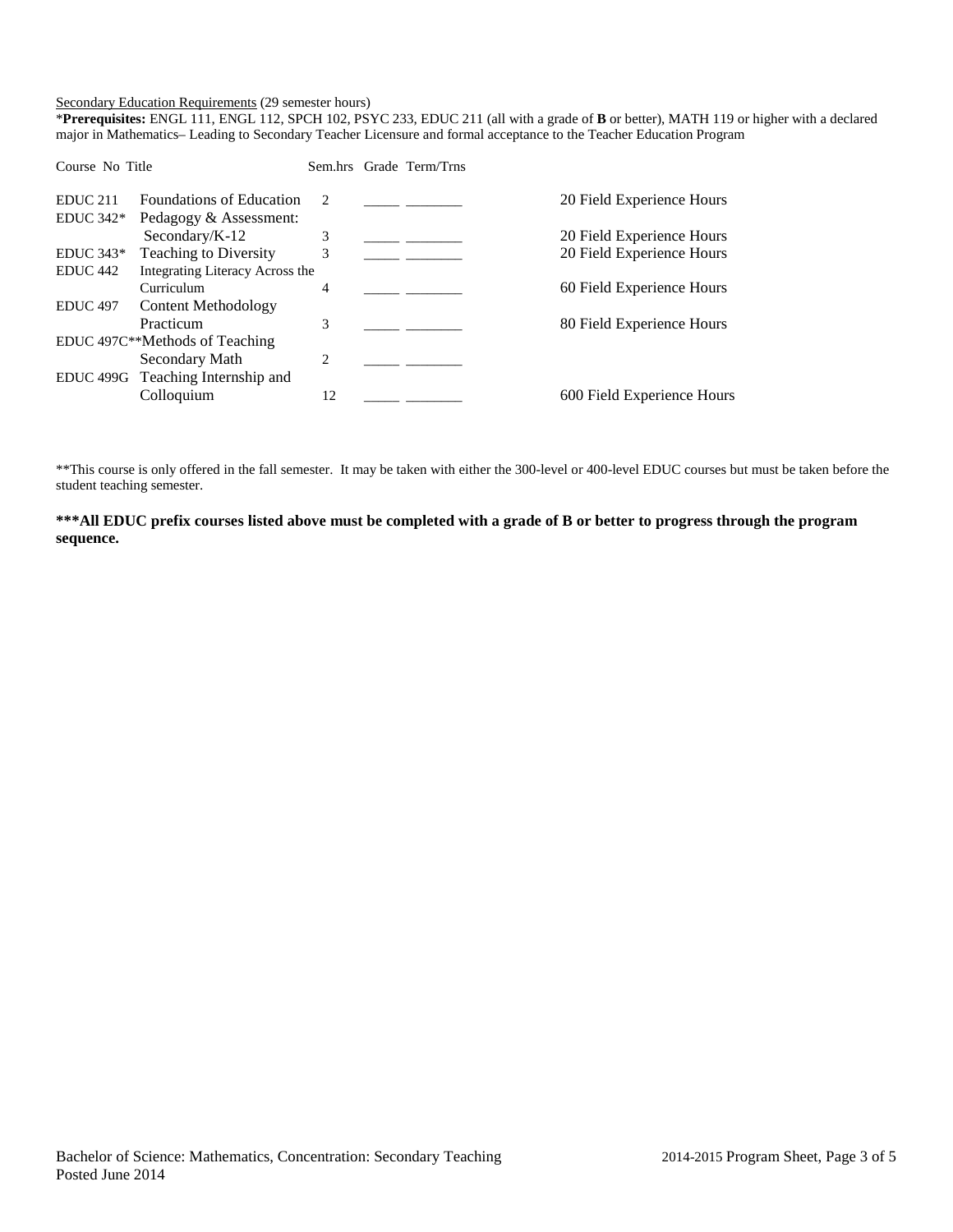# **SUGGESTED COURSE SEQUENCING FOR A MAJOR IN MATHEMATICS – LEADING TO SECONDARY TEACHER LICENSURE**

This is a recommended sequence of course work. Certain courses may have prerequisites or are only offered during the Fall or Spring semesters. It is the student's responsibility to meet with the assigned advisor and check the 2 year course matrix on the Colorado Mesa website for course availability.

## **FRESHMAN YEAR**

| <b>Fall Semester</b> |                                     | <b>Hours</b>  | <b>Spring Semester</b>                        | <b>Hours</b> |
|----------------------|-------------------------------------|---------------|-----------------------------------------------|--------------|
| <b>MATH 119</b>      | <b>Precalculus Mathematics</b>      |               | Calculus I<br><b>MATH 151</b>                 |              |
| <b>ENGL 111</b>      | <b>English Composition</b>          |               | <b>English Composition</b><br><b>ENGL 112</b> |              |
|                      | <b>General Education Humanities</b> |               | General Education Social/Behavioral Science   | 3            |
|                      | <b>General Education Fine Arts</b>  |               | <b>General Education History</b>              | 3            |
| KINA                 | Activity (2 courses)                | $\mathcal{D}$ | KINE 100 Health and Wellness                  |              |
|                      |                                     | 16            |                                               | 15           |

## **SOPHOMORE YEAR**

| <b>Fall Semester</b> |                                          | <b>Hours</b> | <b>Spring Semester</b> |                                            | <b>Hours</b>   |
|----------------------|------------------------------------------|--------------|------------------------|--------------------------------------------|----------------|
| <b>MATH 152</b>      | Calculus II                              |              | <b>MATH 253</b>        | Calculus III                               |                |
| Elective             |                                          |              | <b>MATH 240</b>        | Introduction to Advanced Mathematics       | $\overline{4}$ |
|                      | <b>General Education Natural Science</b> |              |                        | General Education Natural Science with Lab | 4              |
| <b>PSYC 233</b>      | Human Growth and Development             |              | <b>STAT 200</b>        | Probability and Statistics                 | 3              |
| SPCH 102             | Speechmaking                             |              |                        |                                            | 15             |
|                      |                                          | 16           |                        |                                            |                |

## **JUNIOR YEAR**

| <b>Fall Semester</b> |                                                             | <b>Hours</b> | <b>Spring Semester</b> |                                    | <b>Hours</b>  |
|----------------------|-------------------------------------------------------------|--------------|------------------------|------------------------------------|---------------|
| MATH 325             | Linear Algebra I                                            |              | MATH 380               | <b>History of Mathematics</b>      | 3             |
| CSCI 111             | Computer Science I or                                       |              | MATH 386               | Geometries                         | 4             |
| CSCI 110             | Beginning Programming and                                   |              | <b>MATH 369</b>        | Discrete Structures                | 3             |
| CSCI 110L            | Beginning Programming Lab                                   | 4            | EDUC 342               | Pedagogy/Assessment: Secondary/K12 | $\mathcal{E}$ |
| <b>MATH 352</b>      | <b>Advanced Calculus</b>                                    |              | EDUC 343               | Teaching to Diversity              | 3             |
| $*$ EDUC 211         | <b>Foundations of Education</b>                             |              |                        |                                    | 16            |
|                      | General Education Social/Behavioral Science or Humanities 3 |              |                        |                                    |               |

15

\*\*Must be taken prior to acceptance into the Center for Teacher Education. Offered in summer, fall and spring semesters.

### **SENIOR YEAR**

| <b>Fall Semester</b>    |                                              | Hours |
|-------------------------|----------------------------------------------|-------|
| **MATH 490              | Abstract Algebra I or                        |       |
| $*$ MATH 415            | Abstract Algebra sec/ed                      | 3     |
| <b>MATH 310</b>         | Number Theory or                             |       |
| *MATH 365               | Mathematical Modeling or                     |       |
| <b>STAT 311</b>         | <b>Statistical Methods</b>                   | 3     |
| EDUC <sub>442</sub>     | Integrating Literacy Across the Curriculum 4 |       |
| EDUC <sub>497</sub>     | <b>Content Methods Practicum</b>             | 3     |
| **EDUC 497C             | Methods of Teaching Secondary Math           | 2     |
|                         |                                              | 15    |
| *Only offered in spring |                                              |       |

| <b>Spring Semester</b> |                                     | <b>Hours</b> |
|------------------------|-------------------------------------|--------------|
| EDUC 499G              | Teach. Intern/Colloquium: Secondary | <u>12</u>    |

\*\*Only offered in fall